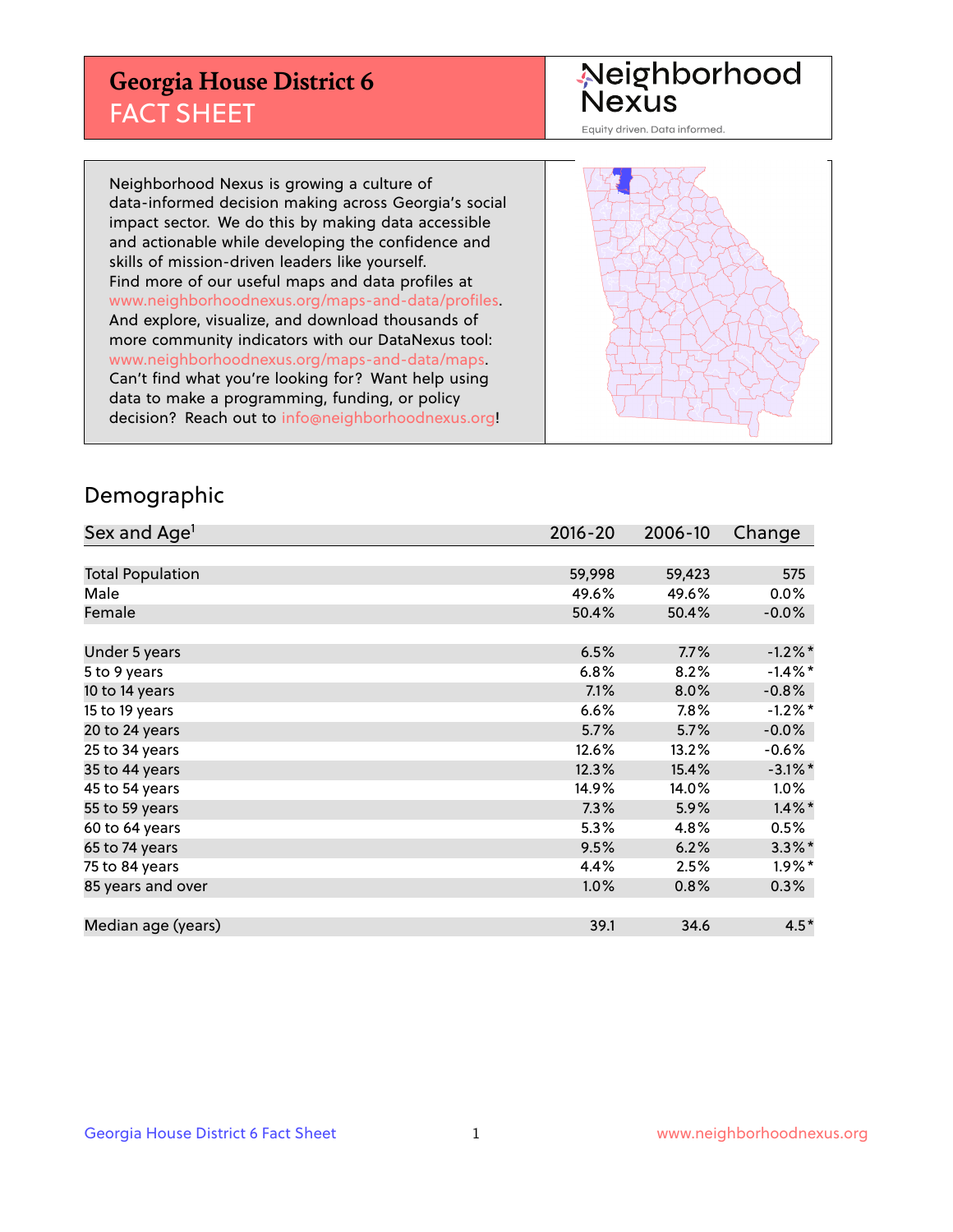## Demographic, continued...

| Race <sup>2</sup>                                            | $2016 - 20$ | 2006-10 | Change     |
|--------------------------------------------------------------|-------------|---------|------------|
| <b>Total population</b>                                      | 59,998      | 59,423  | 575        |
| One race                                                     | 97.3%       | 98.2%   | $-0.9%$ *  |
| White                                                        | 94.0%       | 91.5%   | $2.5%$ *   |
| <b>Black or African American</b>                             | 1.2%        | 1.4%    | $-0.2%$    |
| American Indian and Alaska Native                            | 0.3%        | 0.5%    | $-0.2%$    |
| Asian                                                        | 0.5%        | 0.3%    | 0.2%       |
| Native Hawaiian and Other Pacific Islander                   | 0.0%        | 0.0%    | $-0.0%$    |
| Some other race                                              | 1.4%        | 4.5%    | $-3.1\%$ * |
| Two or more races                                            | 2.7%        | 1.8%    | $0.9\%$ *  |
| Race alone or in combination with other race(s) <sup>3</sup> | $2016 - 20$ | 2006-10 | Change     |
| Total population                                             | 59,998      | 59,423  | 575        |
| White                                                        | 96.6%       | 93.2%   | $3.4\%$ *  |
| <b>Black or African American</b>                             | 1.6%        | 2.0%    | $-0.4%$    |
| American Indian and Alaska Native                            | 0.9%        | 0.9%    | $-0.0%$    |
| Asian                                                        | 0.6%        | 0.7%    | $-0.1%$    |
| Native Hawaiian and Other Pacific Islander                   | 0.0%        | 0.1%    | $-0.1%$    |
| Some other race                                              | 3.0%        | 5.0%    | $-2.0\%$ * |
| Hispanic or Latino and Race <sup>4</sup>                     | $2016 - 20$ | 2006-10 | Change     |
| Total population                                             | 59,998      | 59,423  | 575        |
| Hispanic or Latino (of any race)                             | 16.4%       | 12.8%   | $3.6\%$ *  |
| Not Hispanic or Latino                                       | 83.6%       | 87.2%   | $-3.6\%$ * |
| White alone                                                  | 80.2%       | 83.9%   | $-3.7\%$ * |
| Black or African American alone                              | 1.2%        | 1.3%    | $-0.1%$    |
| American Indian and Alaska Native alone                      | 0.2%        | 0.5%    | $-0.3%$    |
| Asian alone                                                  | 0.5%        | 0.3%    | 0.2%       |
| Native Hawaiian and Other Pacific Islander alone             | 0.0%        | 0.0%    | $-0.0%$    |
| Some other race alone                                        | 0.2%        | 0.0%    | 0.1%       |
| Two or more races                                            | 1.4%        | 1.2%    | 0.2%       |
| U.S. Citizenship Status <sup>5</sup>                         | $2016 - 20$ | 2006-10 | Change     |
| Foreign-born population                                      | 4,572       | 4,494   | 78         |
| Naturalized U.S. citizen                                     | 30.2%       | 30.8%   | $-0.6%$    |
| Not a U.S. citizen                                           | 69.8%       | 69.2%   | 0.6%       |
|                                                              |             |         |            |
| Citizen, Voting Age Population <sup>6</sup>                  | $2016 - 20$ | 2006-10 | Change     |
| Citizen, 18 and over population                              | 42,177      | 39,623  | $2,554*$   |
| Male                                                         | 49.2%       | 48.6%   | 0.6%       |
| Female                                                       | 50.8%       | 51.4%   | $-0.6%$    |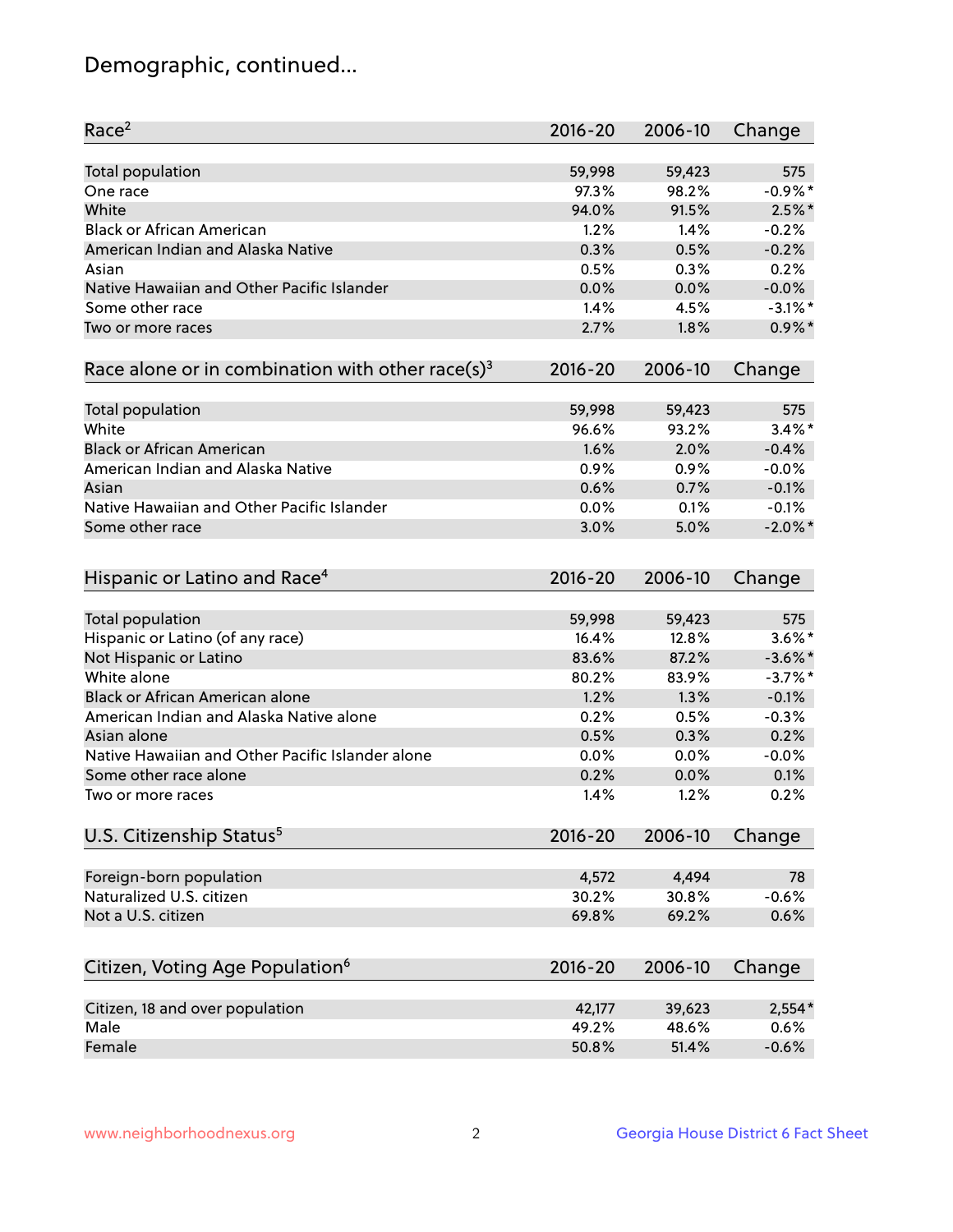#### Economic

| Income <sup>7</sup>                                 | $2016 - 20$ | 2006-10 | Change     |
|-----------------------------------------------------|-------------|---------|------------|
|                                                     |             |         |            |
| All households                                      | 21,654      | 20,825  | 829*       |
| Less than \$10,000                                  | 4.9%        | 8.8%    | $-3.9\%$ * |
| \$10,000 to \$14,999                                | 5.8%        | 7.5%    | $-1.6%$    |
| \$15,000 to \$24,999                                | 9.0%        | 13.7%   | $-4.7%$ *  |
| \$25,000 to \$34,999                                | 13.3%       | 14.7%   | $-1.5%$    |
| \$35,000 to \$49,999                                | 14.6%       | 16.2%   | $-1.6%$    |
| \$50,000 to \$74,999                                | 19.9%       | 20.0%   | $-0.1%$    |
| \$75,000 to \$99,999                                | 15.0%       | 9.8%    | $5.2\%$ *  |
| \$100,000 to \$149,999                              | 11.9%       | 6.5%    | $5.4\%$ *  |
| \$150,000 to \$199,999                              | 2.4%        | 1.6%    | $0.9\%$    |
| \$200,000 or more                                   | 3.3%        | 1.3%    | $2.0\%$ *  |
| Median household income (dollars)                   | 52,662      | 39,434  | 13,228*    |
| Mean household income (dollars)                     | 66,936      | 49,493  | $17,443*$  |
| With earnings                                       | 76.7%       | 80.7%   | $-4.0\%$ * |
| Mean earnings (dollars)                             | 69,764      | 50,265  | 19,498*    |
| <b>With Social Security</b>                         | 31.9%       | 28.6%   | $3.3\%$ *  |
| Mean Social Security income (dollars)               | 18,908      | 13,611  | 5,297*     |
| With retirement income                              | 13.9%       | 11.0%   | $2.9\%*$   |
| Mean retirement income (dollars)                    | 22,600      | 16,803  | 5,798*     |
| With Supplemental Security Income                   | 7.0%        | 4.3%    | $2.7\%$ *  |
| Mean Supplemental Security Income (dollars)         | 11,044      | 8,616   | 2,428*     |
| With cash public assistance income                  | 1.9%        | 3.2%    | $-1.2%$    |
| Mean cash public assistance income (dollars)        | 366         | 5,260   | $-4,894*$  |
| With Food Stamp/SNAP benefits in the past 12 months | 12.5%       | 10.3%   | 2.2%       |
|                                                     |             |         |            |
| Families                                            | 16,343      | 15,577  | 766        |
| Less than \$10,000                                  | 3.5%        | 5.8%    | $-2.2%$    |
| \$10,000 to \$14,999                                | 3.2%        | 4.3%    | $-1.1%$    |
| \$15,000 to \$24,999                                | 6.4%        | 12.9%   | $-6.5%$ *  |
| \$25,000 to \$34,999                                | 12.6%       | 14.0%   | $-1.4%$    |
| \$35,000 to \$49,999                                | 15.2%       | 16.8%   | $-1.6%$    |
| \$50,000 to \$74,999                                | 21.8%       | 23.1%   | $-1.3%$    |
| \$75,000 to \$99,999                                | 16.4%       | 12.0%   | 4.4%*      |
| \$100,000 to \$149,999                              | 13.9%       | 7.7%    | $6.2%$ *   |
| \$150,000 to \$199,999                              | 3.3%        | 2.0%    | 1.3%       |
| \$200,000 or more                                   | 3.7%        | 1.4%    | 2.3%       |
| Median family income (dollars)                      | 59,144      | 46,191  | 12,953*    |
| Mean family income (dollars)                        | 72,691      | 55,351  | 17,340*    |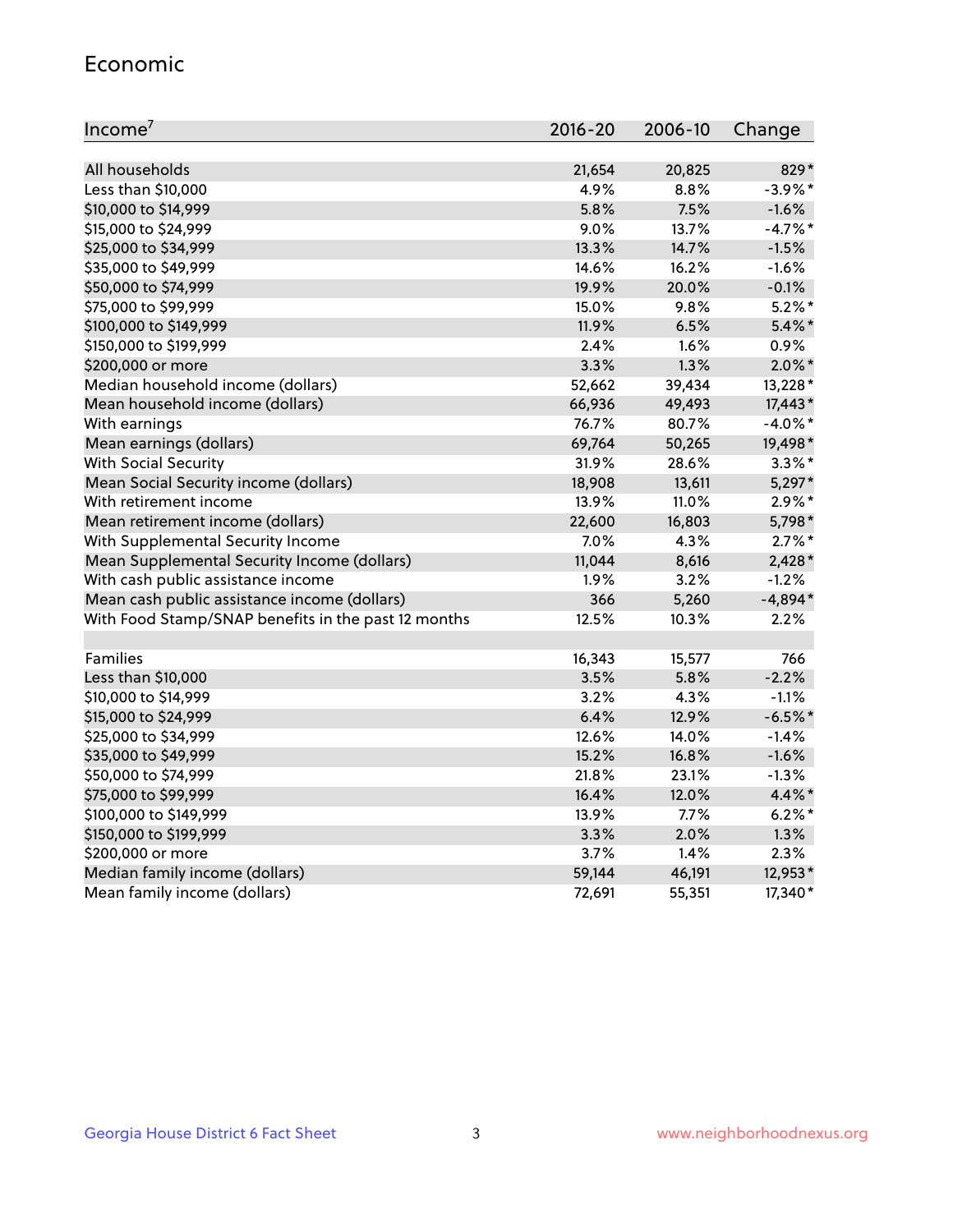## Economic, continued...

| Nonfamily households<br>5,247<br>5,310<br>63<br>Median nonfamily income (dollars)<br>$6,663*$<br>27,588<br>20,926<br>Mean nonfamily income (dollars)<br>44,167<br>29,170<br>14,997*<br>$5,463*$<br>Median earnings for workers (dollars)<br>31,936<br>26,474<br>Median earnings for male full-time, year-round workers<br>$7,164*$<br>42,068<br>34,903<br>(dollars)<br>3,812*<br>Median earnings for female full-time, year-round workers<br>32,136<br>28,325<br>(dollars)<br>Per capita income (dollars)<br>24,375<br>17,689<br>$6,687*$ |
|-------------------------------------------------------------------------------------------------------------------------------------------------------------------------------------------------------------------------------------------------------------------------------------------------------------------------------------------------------------------------------------------------------------------------------------------------------------------------------------------------------------------------------------------|
|                                                                                                                                                                                                                                                                                                                                                                                                                                                                                                                                           |
|                                                                                                                                                                                                                                                                                                                                                                                                                                                                                                                                           |
|                                                                                                                                                                                                                                                                                                                                                                                                                                                                                                                                           |
|                                                                                                                                                                                                                                                                                                                                                                                                                                                                                                                                           |
|                                                                                                                                                                                                                                                                                                                                                                                                                                                                                                                                           |
|                                                                                                                                                                                                                                                                                                                                                                                                                                                                                                                                           |
|                                                                                                                                                                                                                                                                                                                                                                                                                                                                                                                                           |
|                                                                                                                                                                                                                                                                                                                                                                                                                                                                                                                                           |
| Families and People Below Poverty Level <sup>9</sup><br>$2016 - 20$<br>2006-10<br>Change                                                                                                                                                                                                                                                                                                                                                                                                                                                  |
|                                                                                                                                                                                                                                                                                                                                                                                                                                                                                                                                           |
| <b>All families</b><br>11.6%<br>13.8%<br>$-2.2%$                                                                                                                                                                                                                                                                                                                                                                                                                                                                                          |
| With related children under 18 years<br>18.8%<br>20.4%<br>$-1.6%$                                                                                                                                                                                                                                                                                                                                                                                                                                                                         |
| With related children under 5 years only<br>21.2%<br>$-1.5%$<br>19.7%                                                                                                                                                                                                                                                                                                                                                                                                                                                                     |
| 7.2%<br>$-3.3\%$ *<br>Married couple families<br>10.6%                                                                                                                                                                                                                                                                                                                                                                                                                                                                                    |
| With related children under 18 years<br>$-5.1%$<br>11.0%<br>16.1%                                                                                                                                                                                                                                                                                                                                                                                                                                                                         |
| With related children under 5 years only<br>6.2%<br>17.3%<br>$-11.0%$                                                                                                                                                                                                                                                                                                                                                                                                                                                                     |
| Families with female householder, no husband present<br>29.7%<br>32.2%<br>2.5%                                                                                                                                                                                                                                                                                                                                                                                                                                                            |
| With related children under 18 years<br>46.3%<br>37.8%<br>8.5%                                                                                                                                                                                                                                                                                                                                                                                                                                                                            |
| With related children under 5 years only<br>52.5%<br>43.8%<br>8.7%                                                                                                                                                                                                                                                                                                                                                                                                                                                                        |
| 15.8%<br>17.3%<br>$-1.5%$                                                                                                                                                                                                                                                                                                                                                                                                                                                                                                                 |
| All people<br>Under 18 years<br>4.2%<br>27.0%<br>22.8%                                                                                                                                                                                                                                                                                                                                                                                                                                                                                    |
| Related children under 18 years<br>26.1%<br>3.8%<br>22.3%                                                                                                                                                                                                                                                                                                                                                                                                                                                                                 |
| 32.4%<br>2.9%<br>Related children under 5 years<br>29.5%                                                                                                                                                                                                                                                                                                                                                                                                                                                                                  |
| 23.9%<br>4.2%<br>19.7%                                                                                                                                                                                                                                                                                                                                                                                                                                                                                                                    |
| Related children 5 to 17 years<br>$-2.9%$<br>12.2%<br>15.1%                                                                                                                                                                                                                                                                                                                                                                                                                                                                               |
| 18 years and over                                                                                                                                                                                                                                                                                                                                                                                                                                                                                                                         |
| $-2.3%$<br>18 to 64 years<br>13.0%<br>15.3%<br>9.1%                                                                                                                                                                                                                                                                                                                                                                                                                                                                                       |
| 65 years and over<br>13.5%<br>$-4.4%$                                                                                                                                                                                                                                                                                                                                                                                                                                                                                                     |
| People in families<br>14.1%<br>15.3%<br>$-1.2%$                                                                                                                                                                                                                                                                                                                                                                                                                                                                                           |
| Unrelated individuals 15 years and over<br>26.4%<br>31.2%<br>$-4.8%$                                                                                                                                                                                                                                                                                                                                                                                                                                                                      |
| Non-Hispanic white people<br>14.6%<br>14.3%<br>0.3%                                                                                                                                                                                                                                                                                                                                                                                                                                                                                       |
| Black or African-American people<br>$-6.8%$<br>7.8%<br>14.6%                                                                                                                                                                                                                                                                                                                                                                                                                                                                              |
| Asian people<br>6.1%<br>31.3%<br>$-25.2%$                                                                                                                                                                                                                                                                                                                                                                                                                                                                                                 |
| Hispanic or Latino people<br>21.6%<br>$-13.6%$<br>35.2%                                                                                                                                                                                                                                                                                                                                                                                                                                                                                   |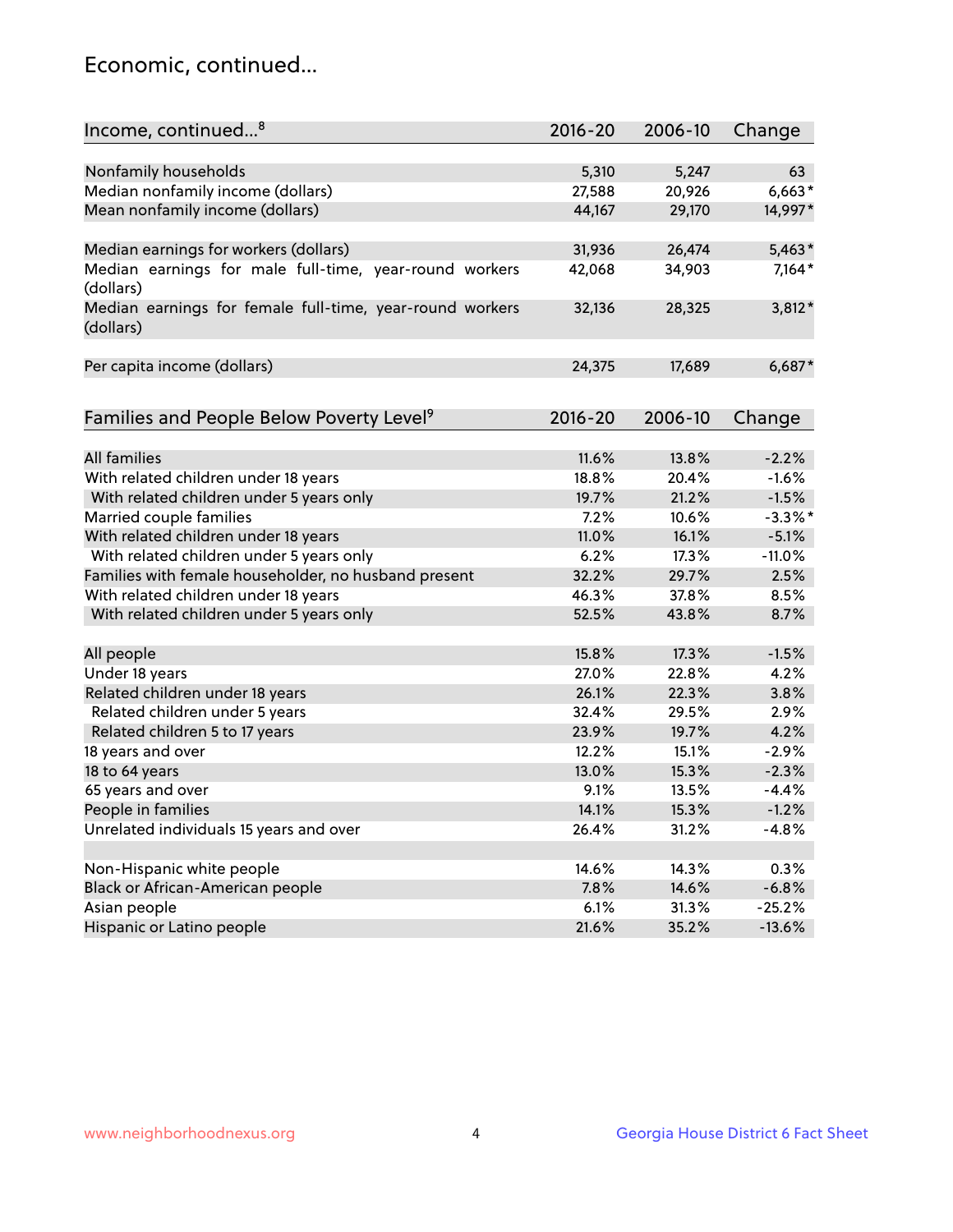## Employment

| Employment Status <sup>10</sup>                                             | $2016 - 20$ | 2006-10 | Change     |
|-----------------------------------------------------------------------------|-------------|---------|------------|
|                                                                             |             |         |            |
| Population 16 years and over                                                | 46,856      | 44,274  | $2,583*$   |
| In labor force                                                              | 61.5%       | 62.5%   | $-1.0%$    |
| Civilian labor force                                                        | 61.5%       | 62.3%   | $-0.8%$    |
| Employed                                                                    | 57.9%       | 56.4%   | 1.6%       |
| Unemployed                                                                  | 3.5%        | 5.9%    | $-2.4%$    |
| <b>Armed Forces</b>                                                         | 0.0%        | 0.2%    | $-0.2%$    |
| Not in labor force                                                          | 38.5%       | 37.5%   | 1.0%       |
|                                                                             |             |         |            |
| Civilian labor force                                                        | 28,798      | 27,584  | 1,213      |
| <b>Unemployment Rate</b>                                                    | 5.8%        | 9.5%    | $-3.8%$    |
| Females 16 years and over                                                   | 23,757      | 22,711  | 1,046      |
| In labor force                                                              | 54.1%       | 54.0%   | 0.1%       |
| Civilian labor force                                                        | 54.1%       | 53.8%   | 0.3%       |
| Employed                                                                    | 50.0%       | 47.8%   | 2.2%       |
|                                                                             |             |         |            |
| Own children of the householder under 6 years                               | 4,122       | 5,179   | $-1,057*$  |
| All parents in family in labor force                                        | 61.9%       | 56.1%   | 5.8%       |
|                                                                             |             |         |            |
| Own children of the householder 6 to 17 years                               | 9,205       | 10,747  | $-1,542*$  |
| All parents in family in labor force                                        | 72.8%       | 67.8%   | 5.0%       |
|                                                                             |             |         |            |
| Industry <sup>11</sup>                                                      | $2016 - 20$ | 2006-10 | Change     |
|                                                                             |             |         |            |
| Civilian employed population 16 years and over                              | 27,135      | 24,952  | $2,183*$   |
| Agriculture, forestry, fishing and hunting, and mining                      | 2.8%        | 1.7%    | 1.0%       |
| Construction                                                                | 5.5%        | 6.6%    | $-1.0%$    |
| Manufacturing                                                               | 34.4%       | 38.7%   | $-4.3\%$ * |
| Wholesale trade                                                             | 2.2%        | 2.1%    | 0.1%       |
| Retail trade                                                                | 10.2%       | 10.6%   | $-0.5%$    |
| Transportation and warehousing, and utilities                               | 5.1%        | 5.8%    | $-0.7%$    |
| Information                                                                 | 1.1%        | 1.3%    | $-0.3%$    |
| Finance and insurance, and real estate and rental and leasing               | 3.0%        | 3.2%    | $-0.2%$    |
| Professional, scientific, and management, and administrative                | 7.6%        | 5.0%    | $2.6\%$ *  |
| and waste management services                                               |             |         |            |
| Educational services, and health care and social assistance                 | 15.1%       | 14.0%   | 1.1%       |
| Arts, entertainment, and recreation, and accommodation and<br>food services | 5.1%        | 4.6%    | 0.5%       |
| Other services, except public administration                                | 4.3%        | 3.7%    | 0.6%       |
| Public administration                                                       | 3.7%        | 2.6%    | 1.1%       |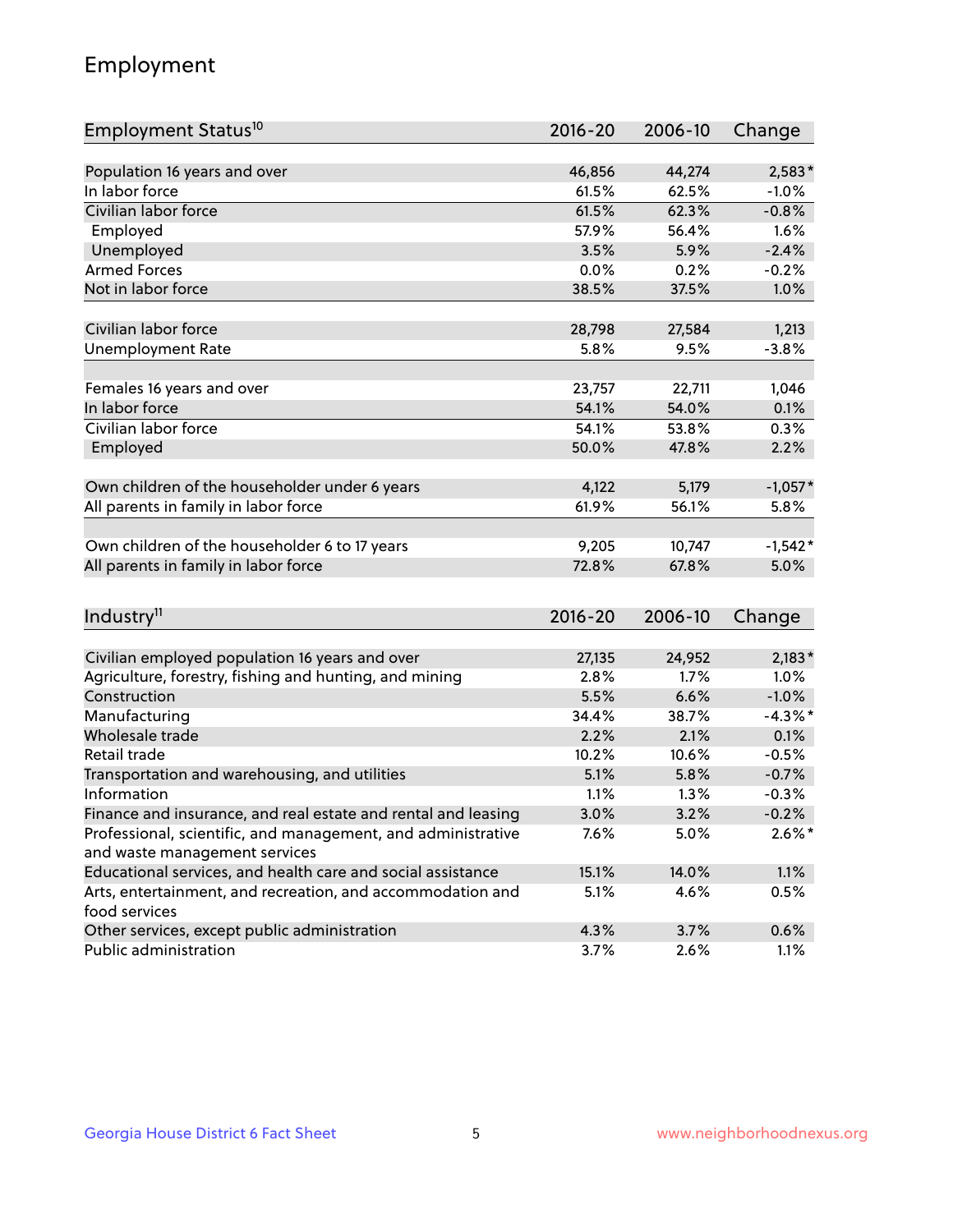## Employment, continued...

| Civilian employed population 16 years and over<br>$2,183*$<br>27,135<br>24,952<br>Management, business, science, and arts occupations<br>21.6%<br>21.7%<br>$-0.0%$<br>15.6%<br>11.4%<br>$4.2\%$ *<br>Service occupations<br>Sales and office occupations<br>22.4%<br>21.4%<br>1.0%<br>11.1%<br>$-1.8%$<br>Natural<br>and<br>12.9%<br>resources,<br>construction,<br>maintenance<br>$-3.3\%$ *<br>29.3%<br>32.6%<br>$2016 - 20$<br>2006-10<br>Change<br>Civilian employed population 16 years and over<br>27,135<br>24,952<br>$2,183*$<br>Private wage and salary workers<br>85.2%<br>82.7%<br>2.5%<br>11.6%<br>$-0.0%$<br>Government workers<br>11.6%<br>Self-employed in own not incorporated business workers<br>$-2.6\%$ *<br>2.9%<br>5.5%<br>Unpaid family workers<br>0.1%<br>0.3%<br>0.2%<br>2019<br>2010<br>Change<br>Total Jobs in district<br>9,863<br>10,631<br>$-768$<br>Held by residents of district<br>43.6%<br>42.6%<br>1.0%<br>Held by non-residents of district<br>$-1.0%$<br>56.4%<br>57.4%<br>2019<br>2010<br>Change<br>9,863<br>Total Jobs in district<br>10,631<br>$-768$<br>Goods Producing sectors<br>40.2%<br>44.1%<br>$-3.9%$<br>Trade, Transportation, and Utilities sectors<br>20.5%<br>17.9%<br>2.6%<br>All Other Services sectors<br>39.3%<br>38.0%<br>1.3%<br>Total Jobs in district held by district residents<br>4,301<br>4,532<br>$-231$<br><b>Goods Producing sectors</b><br>36.8%<br>1.3%<br>38.1%<br>Trade, Transportation, and Utilities sectors<br>3.3%<br>16.1%<br>12.8%<br>All Other Services sectors<br>$-4.6%$<br>45.8%<br>50.3%<br>2019<br>2010<br>Change<br>Total Jobs in district<br>9,863<br>$-768$<br>10,631<br>Jobs with earnings \$1250/month or less<br>21.6%<br>20.4%<br>1.1%<br>Jobs with earnings \$1251/month to \$3333/month<br>45.8%<br>54.0%<br>$-8.3%$<br>Jobs with earnings greater than \$3333/month<br>7.1%<br>32.6%<br>25.5% | Occupation <sup>12</sup>                                    | $2016 - 20$ | 2006-10 | Change |
|-------------------------------------------------------------------------------------------------------------------------------------------------------------------------------------------------------------------------------------------------------------------------------------------------------------------------------------------------------------------------------------------------------------------------------------------------------------------------------------------------------------------------------------------------------------------------------------------------------------------------------------------------------------------------------------------------------------------------------------------------------------------------------------------------------------------------------------------------------------------------------------------------------------------------------------------------------------------------------------------------------------------------------------------------------------------------------------------------------------------------------------------------------------------------------------------------------------------------------------------------------------------------------------------------------------------------------------------------------------------------------------------------------------------------------------------------------------------------------------------------------------------------------------------------------------------------------------------------------------------------------------------------------------------------------------------------------------------------------------------------------------------------------------------------------------------------------------------------------------------------------------------|-------------------------------------------------------------|-------------|---------|--------|
|                                                                                                                                                                                                                                                                                                                                                                                                                                                                                                                                                                                                                                                                                                                                                                                                                                                                                                                                                                                                                                                                                                                                                                                                                                                                                                                                                                                                                                                                                                                                                                                                                                                                                                                                                                                                                                                                                           |                                                             |             |         |        |
|                                                                                                                                                                                                                                                                                                                                                                                                                                                                                                                                                                                                                                                                                                                                                                                                                                                                                                                                                                                                                                                                                                                                                                                                                                                                                                                                                                                                                                                                                                                                                                                                                                                                                                                                                                                                                                                                                           |                                                             |             |         |        |
|                                                                                                                                                                                                                                                                                                                                                                                                                                                                                                                                                                                                                                                                                                                                                                                                                                                                                                                                                                                                                                                                                                                                                                                                                                                                                                                                                                                                                                                                                                                                                                                                                                                                                                                                                                                                                                                                                           |                                                             |             |         |        |
|                                                                                                                                                                                                                                                                                                                                                                                                                                                                                                                                                                                                                                                                                                                                                                                                                                                                                                                                                                                                                                                                                                                                                                                                                                                                                                                                                                                                                                                                                                                                                                                                                                                                                                                                                                                                                                                                                           |                                                             |             |         |        |
|                                                                                                                                                                                                                                                                                                                                                                                                                                                                                                                                                                                                                                                                                                                                                                                                                                                                                                                                                                                                                                                                                                                                                                                                                                                                                                                                                                                                                                                                                                                                                                                                                                                                                                                                                                                                                                                                                           |                                                             |             |         |        |
|                                                                                                                                                                                                                                                                                                                                                                                                                                                                                                                                                                                                                                                                                                                                                                                                                                                                                                                                                                                                                                                                                                                                                                                                                                                                                                                                                                                                                                                                                                                                                                                                                                                                                                                                                                                                                                                                                           | occupations                                                 |             |         |        |
|                                                                                                                                                                                                                                                                                                                                                                                                                                                                                                                                                                                                                                                                                                                                                                                                                                                                                                                                                                                                                                                                                                                                                                                                                                                                                                                                                                                                                                                                                                                                                                                                                                                                                                                                                                                                                                                                                           | Production, transportation, and material moving occupations |             |         |        |
|                                                                                                                                                                                                                                                                                                                                                                                                                                                                                                                                                                                                                                                                                                                                                                                                                                                                                                                                                                                                                                                                                                                                                                                                                                                                                                                                                                                                                                                                                                                                                                                                                                                                                                                                                                                                                                                                                           | Class of Worker <sup>13</sup>                               |             |         |        |
|                                                                                                                                                                                                                                                                                                                                                                                                                                                                                                                                                                                                                                                                                                                                                                                                                                                                                                                                                                                                                                                                                                                                                                                                                                                                                                                                                                                                                                                                                                                                                                                                                                                                                                                                                                                                                                                                                           |                                                             |             |         |        |
|                                                                                                                                                                                                                                                                                                                                                                                                                                                                                                                                                                                                                                                                                                                                                                                                                                                                                                                                                                                                                                                                                                                                                                                                                                                                                                                                                                                                                                                                                                                                                                                                                                                                                                                                                                                                                                                                                           |                                                             |             |         |        |
|                                                                                                                                                                                                                                                                                                                                                                                                                                                                                                                                                                                                                                                                                                                                                                                                                                                                                                                                                                                                                                                                                                                                                                                                                                                                                                                                                                                                                                                                                                                                                                                                                                                                                                                                                                                                                                                                                           |                                                             |             |         |        |
|                                                                                                                                                                                                                                                                                                                                                                                                                                                                                                                                                                                                                                                                                                                                                                                                                                                                                                                                                                                                                                                                                                                                                                                                                                                                                                                                                                                                                                                                                                                                                                                                                                                                                                                                                                                                                                                                                           |                                                             |             |         |        |
|                                                                                                                                                                                                                                                                                                                                                                                                                                                                                                                                                                                                                                                                                                                                                                                                                                                                                                                                                                                                                                                                                                                                                                                                                                                                                                                                                                                                                                                                                                                                                                                                                                                                                                                                                                                                                                                                                           |                                                             |             |         |        |
|                                                                                                                                                                                                                                                                                                                                                                                                                                                                                                                                                                                                                                                                                                                                                                                                                                                                                                                                                                                                                                                                                                                                                                                                                                                                                                                                                                                                                                                                                                                                                                                                                                                                                                                                                                                                                                                                                           |                                                             |             |         |        |
|                                                                                                                                                                                                                                                                                                                                                                                                                                                                                                                                                                                                                                                                                                                                                                                                                                                                                                                                                                                                                                                                                                                                                                                                                                                                                                                                                                                                                                                                                                                                                                                                                                                                                                                                                                                                                                                                                           | Job Flows <sup>14</sup>                                     |             |         |        |
|                                                                                                                                                                                                                                                                                                                                                                                                                                                                                                                                                                                                                                                                                                                                                                                                                                                                                                                                                                                                                                                                                                                                                                                                                                                                                                                                                                                                                                                                                                                                                                                                                                                                                                                                                                                                                                                                                           |                                                             |             |         |        |
|                                                                                                                                                                                                                                                                                                                                                                                                                                                                                                                                                                                                                                                                                                                                                                                                                                                                                                                                                                                                                                                                                                                                                                                                                                                                                                                                                                                                                                                                                                                                                                                                                                                                                                                                                                                                                                                                                           |                                                             |             |         |        |
|                                                                                                                                                                                                                                                                                                                                                                                                                                                                                                                                                                                                                                                                                                                                                                                                                                                                                                                                                                                                                                                                                                                                                                                                                                                                                                                                                                                                                                                                                                                                                                                                                                                                                                                                                                                                                                                                                           |                                                             |             |         |        |
|                                                                                                                                                                                                                                                                                                                                                                                                                                                                                                                                                                                                                                                                                                                                                                                                                                                                                                                                                                                                                                                                                                                                                                                                                                                                                                                                                                                                                                                                                                                                                                                                                                                                                                                                                                                                                                                                                           |                                                             |             |         |        |
|                                                                                                                                                                                                                                                                                                                                                                                                                                                                                                                                                                                                                                                                                                                                                                                                                                                                                                                                                                                                                                                                                                                                                                                                                                                                                                                                                                                                                                                                                                                                                                                                                                                                                                                                                                                                                                                                                           | Jobs by Industry Sector <sup>15</sup>                       |             |         |        |
|                                                                                                                                                                                                                                                                                                                                                                                                                                                                                                                                                                                                                                                                                                                                                                                                                                                                                                                                                                                                                                                                                                                                                                                                                                                                                                                                                                                                                                                                                                                                                                                                                                                                                                                                                                                                                                                                                           |                                                             |             |         |        |
|                                                                                                                                                                                                                                                                                                                                                                                                                                                                                                                                                                                                                                                                                                                                                                                                                                                                                                                                                                                                                                                                                                                                                                                                                                                                                                                                                                                                                                                                                                                                                                                                                                                                                                                                                                                                                                                                                           |                                                             |             |         |        |
|                                                                                                                                                                                                                                                                                                                                                                                                                                                                                                                                                                                                                                                                                                                                                                                                                                                                                                                                                                                                                                                                                                                                                                                                                                                                                                                                                                                                                                                                                                                                                                                                                                                                                                                                                                                                                                                                                           |                                                             |             |         |        |
|                                                                                                                                                                                                                                                                                                                                                                                                                                                                                                                                                                                                                                                                                                                                                                                                                                                                                                                                                                                                                                                                                                                                                                                                                                                                                                                                                                                                                                                                                                                                                                                                                                                                                                                                                                                                                                                                                           |                                                             |             |         |        |
|                                                                                                                                                                                                                                                                                                                                                                                                                                                                                                                                                                                                                                                                                                                                                                                                                                                                                                                                                                                                                                                                                                                                                                                                                                                                                                                                                                                                                                                                                                                                                                                                                                                                                                                                                                                                                                                                                           |                                                             |             |         |        |
|                                                                                                                                                                                                                                                                                                                                                                                                                                                                                                                                                                                                                                                                                                                                                                                                                                                                                                                                                                                                                                                                                                                                                                                                                                                                                                                                                                                                                                                                                                                                                                                                                                                                                                                                                                                                                                                                                           |                                                             |             |         |        |
|                                                                                                                                                                                                                                                                                                                                                                                                                                                                                                                                                                                                                                                                                                                                                                                                                                                                                                                                                                                                                                                                                                                                                                                                                                                                                                                                                                                                                                                                                                                                                                                                                                                                                                                                                                                                                                                                                           |                                                             |             |         |        |
|                                                                                                                                                                                                                                                                                                                                                                                                                                                                                                                                                                                                                                                                                                                                                                                                                                                                                                                                                                                                                                                                                                                                                                                                                                                                                                                                                                                                                                                                                                                                                                                                                                                                                                                                                                                                                                                                                           |                                                             |             |         |        |
|                                                                                                                                                                                                                                                                                                                                                                                                                                                                                                                                                                                                                                                                                                                                                                                                                                                                                                                                                                                                                                                                                                                                                                                                                                                                                                                                                                                                                                                                                                                                                                                                                                                                                                                                                                                                                                                                                           |                                                             |             |         |        |
|                                                                                                                                                                                                                                                                                                                                                                                                                                                                                                                                                                                                                                                                                                                                                                                                                                                                                                                                                                                                                                                                                                                                                                                                                                                                                                                                                                                                                                                                                                                                                                                                                                                                                                                                                                                                                                                                                           |                                                             |             |         |        |
|                                                                                                                                                                                                                                                                                                                                                                                                                                                                                                                                                                                                                                                                                                                                                                                                                                                                                                                                                                                                                                                                                                                                                                                                                                                                                                                                                                                                                                                                                                                                                                                                                                                                                                                                                                                                                                                                                           | Jobs by Earnings <sup>16</sup>                              |             |         |        |
|                                                                                                                                                                                                                                                                                                                                                                                                                                                                                                                                                                                                                                                                                                                                                                                                                                                                                                                                                                                                                                                                                                                                                                                                                                                                                                                                                                                                                                                                                                                                                                                                                                                                                                                                                                                                                                                                                           |                                                             |             |         |        |
|                                                                                                                                                                                                                                                                                                                                                                                                                                                                                                                                                                                                                                                                                                                                                                                                                                                                                                                                                                                                                                                                                                                                                                                                                                                                                                                                                                                                                                                                                                                                                                                                                                                                                                                                                                                                                                                                                           |                                                             |             |         |        |
|                                                                                                                                                                                                                                                                                                                                                                                                                                                                                                                                                                                                                                                                                                                                                                                                                                                                                                                                                                                                                                                                                                                                                                                                                                                                                                                                                                                                                                                                                                                                                                                                                                                                                                                                                                                                                                                                                           |                                                             |             |         |        |
|                                                                                                                                                                                                                                                                                                                                                                                                                                                                                                                                                                                                                                                                                                                                                                                                                                                                                                                                                                                                                                                                                                                                                                                                                                                                                                                                                                                                                                                                                                                                                                                                                                                                                                                                                                                                                                                                                           |                                                             |             |         |        |
|                                                                                                                                                                                                                                                                                                                                                                                                                                                                                                                                                                                                                                                                                                                                                                                                                                                                                                                                                                                                                                                                                                                                                                                                                                                                                                                                                                                                                                                                                                                                                                                                                                                                                                                                                                                                                                                                                           |                                                             |             |         |        |
|                                                                                                                                                                                                                                                                                                                                                                                                                                                                                                                                                                                                                                                                                                                                                                                                                                                                                                                                                                                                                                                                                                                                                                                                                                                                                                                                                                                                                                                                                                                                                                                                                                                                                                                                                                                                                                                                                           | Total Jobs in district held by district residents           | 4,301       | 4,532   | $-231$ |
| 24.3%<br>$-1.0%$<br>23.3%                                                                                                                                                                                                                                                                                                                                                                                                                                                                                                                                                                                                                                                                                                                                                                                                                                                                                                                                                                                                                                                                                                                                                                                                                                                                                                                                                                                                                                                                                                                                                                                                                                                                                                                                                                                                                                                                 | Jobs with earnings \$1250/month or less                     |             |         |        |
| 47.2%<br>52.6%<br>$-5.4%$                                                                                                                                                                                                                                                                                                                                                                                                                                                                                                                                                                                                                                                                                                                                                                                                                                                                                                                                                                                                                                                                                                                                                                                                                                                                                                                                                                                                                                                                                                                                                                                                                                                                                                                                                                                                                                                                 | Jobs with earnings \$1251/month to \$3333/month             |             |         |        |
| 6.4%<br>29.5%<br>23.0%                                                                                                                                                                                                                                                                                                                                                                                                                                                                                                                                                                                                                                                                                                                                                                                                                                                                                                                                                                                                                                                                                                                                                                                                                                                                                                                                                                                                                                                                                                                                                                                                                                                                                                                                                                                                                                                                    | Jobs with earnings greater than \$3333/month                |             |         |        |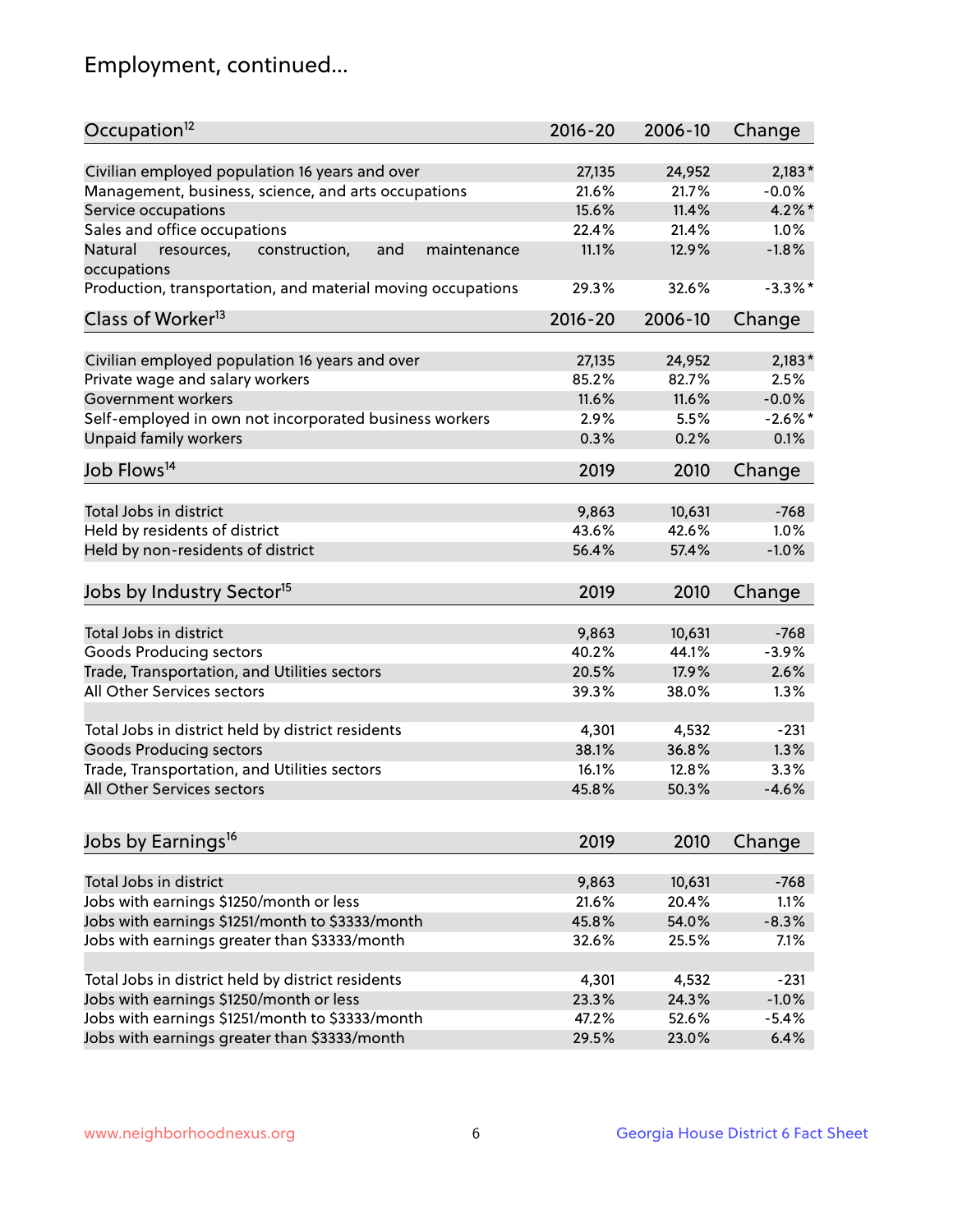## Employment, continued...

| Jobs by Age of Worker <sup>17</sup>               | 2019  | 2010   | Change  |
|---------------------------------------------------|-------|--------|---------|
|                                                   |       |        |         |
| Total Jobs in district                            | 9,863 | 10,631 | $-768$  |
| Jobs with workers age 29 or younger               | 20.2% | 18.3%  | 1.9%    |
| Jobs with workers age 30 to 54                    | 55.7% | 62.3%  | $-6.7%$ |
| Jobs with workers age 55 or older                 | 24.2% | 19.4%  | 4.8%    |
|                                                   |       |        |         |
| Total Jobs in district held by district residents | 4,301 | 4,532  | $-231$  |
| Jobs with workers age 29 or younger               | 20.2% | 17.5%  | 2.6%    |
| Jobs with workers age 30 to 54                    | 56.2% | 61.5%  | $-5.3%$ |
| Jobs with workers age 55 or older                 | 23.6% | 21.0%  | 2.7%    |

#### Education

| School Enrollment <sup>18</sup>                | $2016 - 20$ | 2006-10  | Change     |
|------------------------------------------------|-------------|----------|------------|
|                                                |             |          |            |
| Population 3 years and over enrolled in school | 14,072      | 15,713   | $-1,642*$  |
| Nursery school, preschool                      | 6.3%        | 6.7%     | $-0.4%$    |
| Kindergarten                                   | 5.2%        | 5.2%     | 0.1%       |
| Elementary school (grades 1-8)                 | 46.8%       | 50.0%    | $-3.1%$    |
| High school (grades 9-12)                      | 26.9%       | 23.8%    | 3.1%       |
| College or graduate school                     | 14.7%       | 14.4%    | 0.3%       |
| Educational Attainment <sup>19</sup>           | $2016 - 20$ | 2006-10  | Change     |
|                                                |             |          |            |
| Population 25 years and over                   | 40,361      | 37,225   | $3,136*$   |
| Less than 9th grade                            | 10.4%       | $11.8\%$ | $-1.4%$    |
| 9th to 12th grade, no diploma                  | 16.2%       | 19.4%    | $-3.2\%$ * |
| High school graduate (includes equivalency)    | 33.7%       | 37.4%    | $-3.7%$ *  |
| Some college, no degree                        | 20.2%       | 17.7%    | $2.5\%$ *  |
| Associate's degree                             | 7.0%        | 4.2%     | $2.7\%$ *  |
| Bachelor's degree                              | 8.0%        | 5.5%     | $2.5\%$ *  |
| Graduate or professional degree                | 4.5%        | $3.9\%$  | 0.6%       |
|                                                |             |          |            |
| Percent high school graduate or higher         | 73.4%       | 68.8%    | 4.6%*      |
| Percent bachelor's degree or higher            | 12.5%       | 9.4%     | $3.1\%$ *  |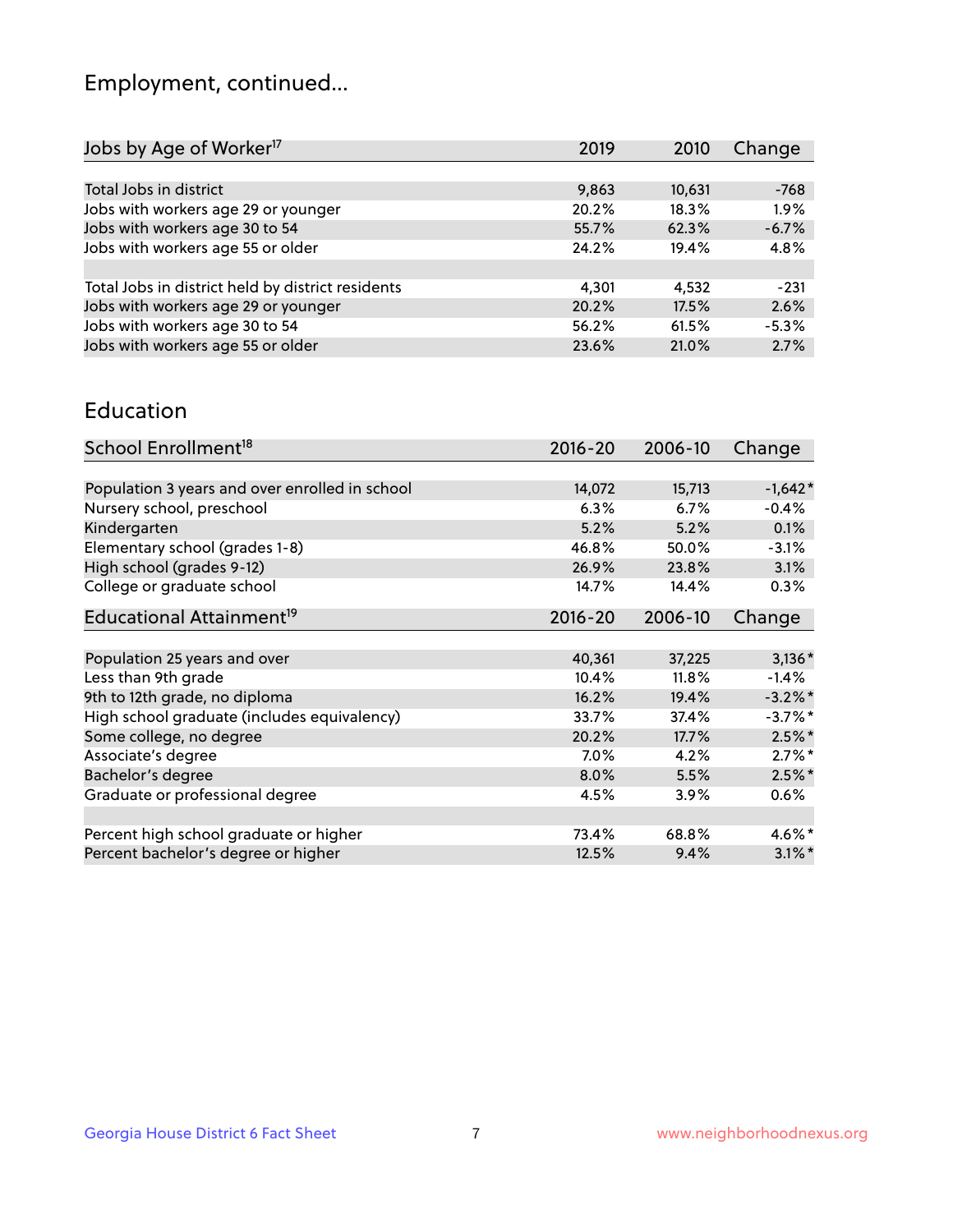## Housing

| Households by Type <sup>20</sup>                     | 2016-20 | 2006-10 | Change     |
|------------------------------------------------------|---------|---------|------------|
|                                                      |         |         |            |
| <b>Total households</b>                              | 21,654  | 20,825  | 829*       |
| Family households (families)                         | 75.5%   | 74.8%   | 0.7%       |
| With own children under 18 years                     | 30.1%   | 34.7%   | $-4.6\%$ * |
| Married-couple family                                | 58.3%   | 59.0%   | $-0.6%$    |
| With own children of the householder under 18 years  | 23.2%   | 25.9%   | $-2.6%$    |
| Male householder, no wife present, family            | 5.1%    | 4.5%    | 0.6%       |
| With own children of the householder under 18 years  | 1.7%    | 2.7%    | $-1.0%$    |
| Female householder, no husband present, family       | 12.0%   | 11.3%   | 0.7%       |
| With own children of the householder under 18 years  | 5.1%    | 6.1%    | $-1.0%$    |
| Nonfamily households                                 | 24.5%   | 25.2%   | $-0.7%$    |
| Householder living alone                             | 20.6%   | 20.9%   | $-0.3%$    |
| 65 years and over                                    | 10.7%   | 7.3%    | $3.4\%$ *  |
|                                                      |         |         |            |
| Households with one or more people under 18 years    | 36.8%   | 39.7%   | $-2.9%$    |
| Households with one or more people 65 years and over | 29.9%   | 20.7%   | $9.2\%$ *  |
|                                                      |         |         |            |
| Average household size                               | 2.76    | 2.85    | $-0.09*$   |
| Average family size                                  | 3.14    | 3.33    | $-0.20$    |
|                                                      |         |         |            |
| Housing Occupancy <sup>21</sup>                      | 2016-20 | 2006-10 | Change     |
|                                                      |         |         |            |
| Total housing units                                  | 23,975  | 23,294  | 680*       |
| Occupied housing units                               | 90.3%   | 89.4%   | 0.9%       |
| Vacant housing units                                 | 9.7%    | 10.6%   | $-0.9%$    |
| Homeowner vacancy rate                               | 0.7     | 2.1     | $-1.5$     |
| Rental vacancy rate                                  | 5.5     | 14.3    | $-8.8*$    |
|                                                      |         |         |            |
| Units in Structure <sup>22</sup>                     | 2016-20 | 2006-10 | Change     |
|                                                      |         |         |            |
| Total housing units                                  | 23,975  | 23,294  | 680*       |
| 1-unit, detached                                     | 63.8%   | 59.4%   | $4.4\%$ *  |
| 1-unit, attached                                     | 1.2%    | 1.0%    | 0.2%       |
| 2 units                                              | 2.0%    | 2.8%    | $-0.9%$    |
|                                                      |         |         |            |
| 3 or 4 units                                         | 1.8%    | 2.1%    | $-0.3%$    |
| 5 to 9 units                                         | 1.0%    | 1.3%    | $-0.4%$    |
| 10 to 19 units                                       | 0.4%    | 0.6%    | $-0.3%$    |
| 20 or more units                                     | 1.1%    | 0.5%    | 0.5%       |
| Mobile home                                          | 28.8%   | 32.0%   | $-3.2\%$ * |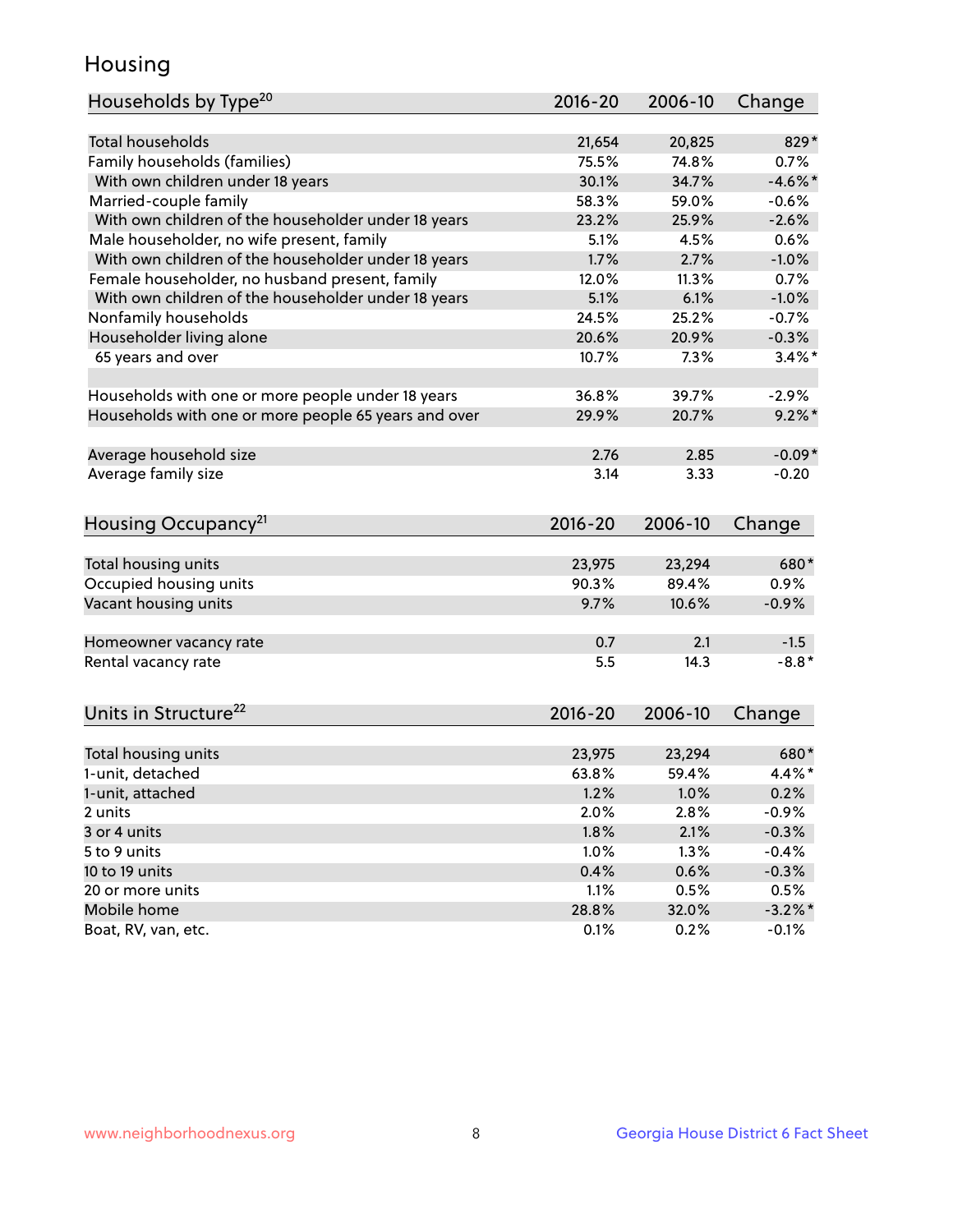## Housing, Continued...

| Year Structure Built <sup>23</sup>             | 2016-20     | 2006-10 | Change     |
|------------------------------------------------|-------------|---------|------------|
| Total housing units                            | 23,975      | 23,294  | 680*       |
| Built 2014 or later                            | 2.8%        | (X)     | (X)        |
| Built 2010 to 2013                             | 2.1%        | (X)     | (X)        |
| Built 2000 to 2009                             | 19.4%       | 13.1%   | $6.3\%$ *  |
| Built 1990 to 1999                             | 26.6%       | 28.8%   | $-2.3%$    |
| Built 1980 to 1989                             | 19.0%       | 23.5%   | $-4.5%$    |
| Built 1970 to 1979                             | 15.6%       | 17.8%   | $-2.2%$    |
| Built 1960 to 1969                             | 5.9%        | 6.8%    | $-0.9%$    |
| Built 1950 to 1959                             | 3.3%        | 4.2%    | $-0.8%$    |
| Built 1940 to 1949                             | 2.3%        | 2.3%    | $-0.0%$    |
| Built 1939 or earlier                          | 3.0%        | 3.5%    | $-0.5%$    |
| Housing Tenure <sup>24</sup>                   | $2016 - 20$ | 2006-10 | Change     |
| Occupied housing units                         | 21,654      | 20,825  | 829*       |
| Owner-occupied                                 | 73.2%       | 74.4%   | $-1.2%$    |
| Renter-occupied                                | 26.8%       | 25.6%   | 1.2%       |
| Average household size of owner-occupied unit  | 2.68        | 2.90    | $-0.22*$   |
| Average household size of renter-occupied unit | 2.97        | 2.73    | $0.24*$    |
| Residence 1 Year Ago <sup>25</sup>             | $2016 - 20$ | 2006-10 | Change     |
| Population 1 year and over                     | 59,165      | 58,616  | 549        |
| Same house                                     | 93.8%       | 88.1%   | $5.7\%$ *  |
| Different house in the U.S.                    | 6.2%        | 11.7%   | $-5.6\%$ * |
| Same county                                    | 3.6%        | 7.9%    | $-4.3\%$ * |
| Different county                               | 2.5%        | 3.8%    | $-1.3%$    |
| Same state                                     | 2.0%        | 2.8%    | $-0.7%$    |
| Different state                                | 0.5%        | 1.1%    | $-0.6%$    |
| Abroad                                         | 0.1%        | 0.1%    | $-0.1%$    |
| Value of Housing Unit <sup>26</sup>            | $2016 - 20$ | 2006-10 | Change     |
| Owner-occupied units                           | 15,850      | 15,503  | 347        |
| Less than \$50,000                             | 13.9%       | 19.5%   | $-5.6%$    |
| \$50,000 to \$99,999                           | 22.2%       | 27.2%   | $-4.9%$ *  |
| \$100,000 to \$149,999                         | 22.6%       | 21.9%   | 0.7%       |
| \$150,000 to \$199,999                         | 16.7%       | 13.1%   | $3.6\%$ *  |
| \$200,000 to \$299,999                         | 13.4%       | 11.5%   | 1.9%       |
| \$300,000 to \$499,999                         | 9.3%        | 3.9%    | $5.5\%$ *  |
| \$500,000 to \$999,999                         | 1.1%        | 2.3%    | $-1.2%$    |
| \$1,000,000 or more                            | 0.7%        | 0.7%    | 0.0%       |
| Median (dollars)                               | 133,214     | 105,995 | 27,220*    |
| Mortgage Status <sup>27</sup>                  | $2016 - 20$ | 2006-10 | Change     |
| Owner-occupied units                           | 15,850      | 15,503  | 347        |
| Housing units with a mortgage                  | 51.3%       | 57.5%   | $-6.2\%$ * |
| Housing units without a mortgage               | 48.7%       | 42.5%   | $6.2\% *$  |
|                                                |             |         |            |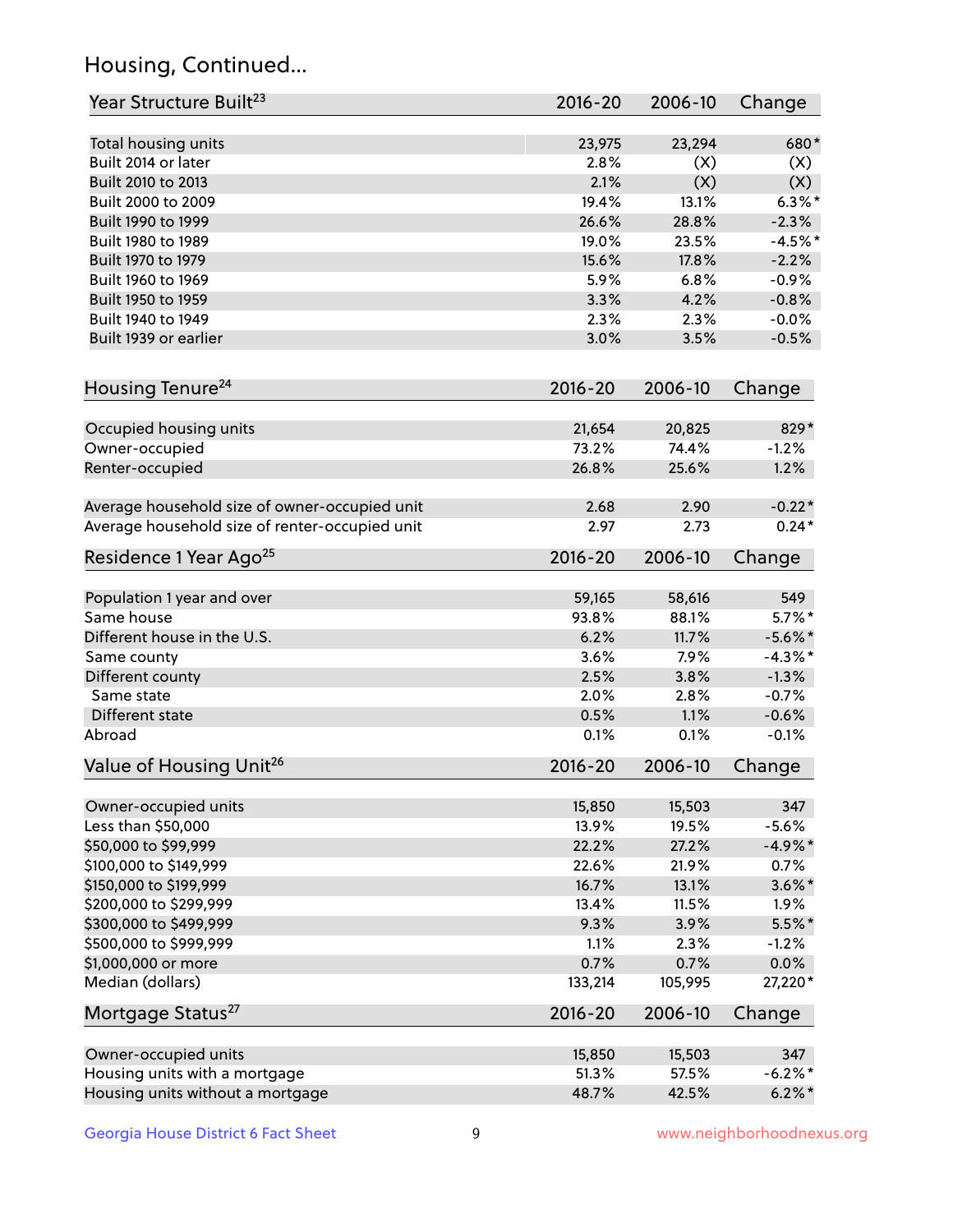## Housing, Continued...

| Selected Monthly Owner Costs <sup>28</sup>                                            | 2016-20     | 2006-10 | Change      |
|---------------------------------------------------------------------------------------|-------------|---------|-------------|
| Housing units with a mortgage                                                         | 8,136       | 8,921   | $-784*$     |
| Less than \$300                                                                       | 0.0%        | 0.2%    | $-0.2%$     |
| \$300 to \$499                                                                        | 1.5%        | 4.4%    | $-2.9%$     |
| \$500 to \$999                                                                        | 43.1%       | 49.1%   | $-6.0%$     |
| \$1,000 to \$1,499                                                                    | 36.3%       | 28.3%   | $8.0\%$ *   |
| \$1,500 to \$1,999                                                                    | 11.0%       | 11.2%   | $-0.2%$     |
| \$2,000 to \$2,999                                                                    | 6.0%        | 4.9%    | 1.0%        |
| \$3,000 or more                                                                       | 2.0%        | 1.8%    | 0.2%        |
| Median (dollars)                                                                      | 1,058       | 968     | $90*$       |
| Housing units without a mortgage                                                      | 7,714       | 6,582   | $1,131*$    |
| Less than \$150                                                                       | 5.2%        | 7.5%    | $-2.4%$     |
| \$150 to \$249                                                                        | 18.9%       | 28.8%   | $-10.0\%$ * |
| \$250 to \$349                                                                        | 26.0%       | 31.4%   | $-5.4%$     |
| \$350 to \$499                                                                        | 29.5%       | 20.7%   | $8.8\%$ *   |
| \$500 to \$699                                                                        | 13.8%       | 8.1%    | 5.7%        |
| \$700 or more                                                                         | 6.7%        | 3.5%    | 3.3%        |
| Median (dollars)                                                                      | 350         | 293     | $56*$       |
| Selected Monthly Owner Costs as a Percentage of<br>Household Income <sup>29</sup>     | $2016 - 20$ | 2006-10 | Change      |
| Housing units with a mortgage (excluding units where<br>SMOCAPI cannot be computed)   | 8,052       | 8,880   | $-828$      |
| Less than 20.0 percent                                                                | 55.0%       | 40.9%   | 14.1%*      |
| 20.0 to 24.9 percent                                                                  | 16.9%       | 14.4%   | 2.5%        |
| 25.0 to 29.9 percent                                                                  | 6.1%        | 12.1%   | $-6.0\%$ *  |
| 30.0 to 34.9 percent                                                                  | 4.7%        | 10.0%   | $-5.3\%$ *  |
| 35.0 percent or more                                                                  | 17.3%       | 22.7%   | $-5.3%$     |
| Not computed                                                                          | 85          | 41      | 44          |
| Housing unit without a mortgage (excluding units where<br>SMOCAPI cannot be computed) | 7,595       | 6,489   | $1,106*$    |
| Less than 10.0 percent                                                                | 51.3%       | 49.7%   | 1.6%        |
| 10.0 to 14.9 percent                                                                  | 20.7%       | 16.3%   | 4.4%*       |
| 15.0 to 19.9 percent                                                                  | 9.2%        | 11.0%   | $-1.8%$     |
| 20.0 to 24.9 percent                                                                  | 5.7%        | 7.5%    | $-1.7%$     |
| 25.0 to 29.9 percent                                                                  | 4.8%        | 2.5%    | 2.3%        |
| 30.0 to 34.9 percent                                                                  | 0.8%        | 3.8%    | $-3.0%$     |
| 35.0 percent or more                                                                  | 7.6%        | 9.3%    | $-1.6%$     |
| Not computed                                                                          | 118         | 93      | 25          |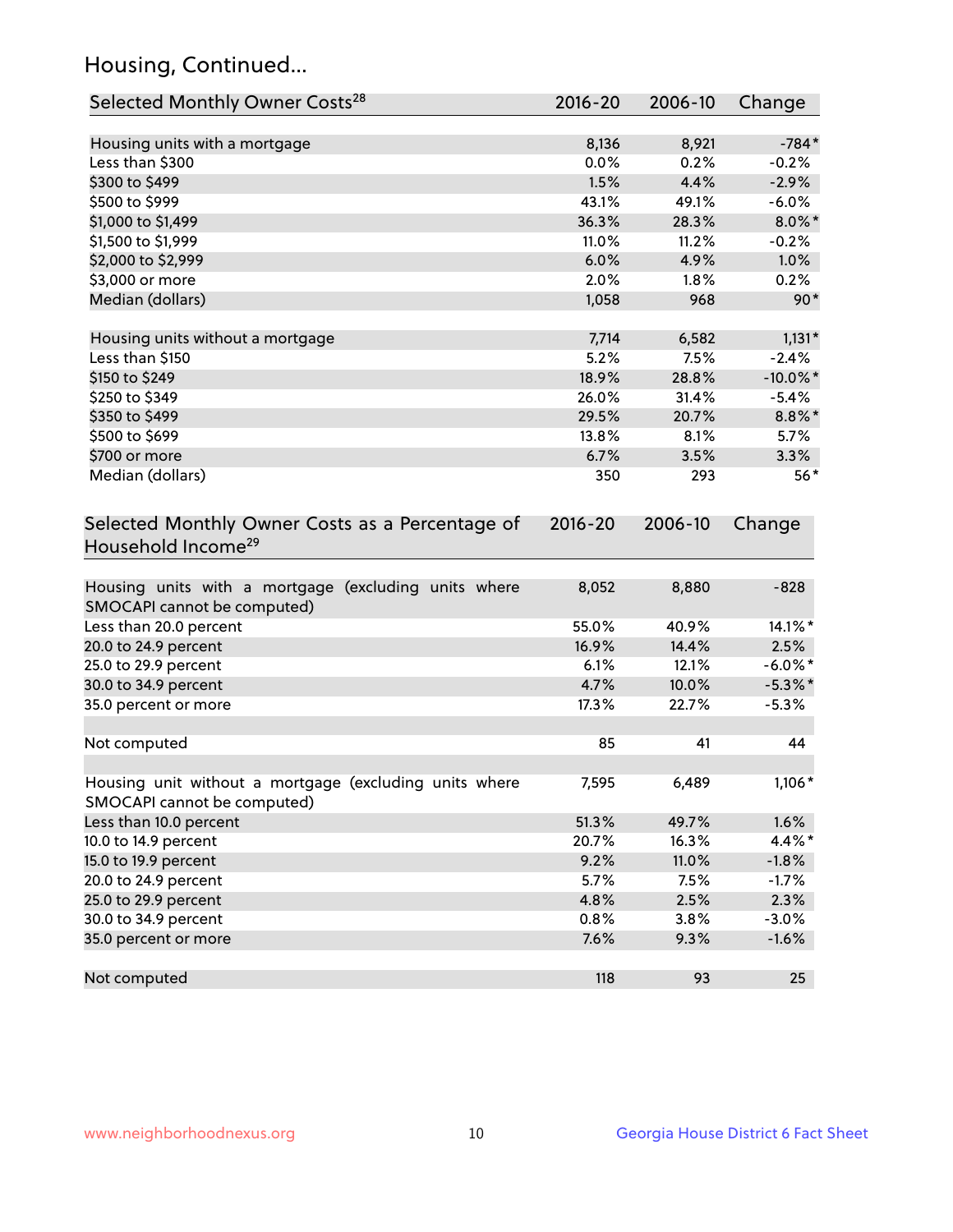## Housing, Continued...

| Gross Rent <sup>30</sup>   | 2016-20 | 2006-10 | Change  |
|----------------------------|---------|---------|---------|
|                            |         |         |         |
| Occupied units paying rent | 5,357   | 4,686   | 671     |
| Less than \$200            | 0.7%    | 0.4%    | 0.3%    |
| \$200 to \$499             | 15.4%   | 22.7%   | $-7.3%$ |
| \$500 to \$749             | 44.4%   | 52.8%   | $-8.4%$ |
| \$750 to \$999             | 26.5%   | 17.1%   | 9.4%    |
| \$1,000 to \$1,499         | 12.0%   | 5.8%    | 6.2%    |
| \$1,500 to \$1,999         | 0.8%    | 1.1%    | $-0.3%$ |
| \$2,000 or more            | 0.1%    | $0.0\%$ | 0.1%    |
| Median (dollars)           | 706     | 619     | $87*$   |
|                            |         |         |         |
| No rent paid               | 447     | 635     | $-189$  |
|                            |         |         |         |

| Gross Rent as a Percentage of Household Income <sup>31</sup>                   | $2016 - 20$ | 2006-10  | Change     |
|--------------------------------------------------------------------------------|-------------|----------|------------|
|                                                                                |             |          |            |
| Occupied units paying rent (excluding units where GRAPI<br>cannot be computed) | 5,285       | 4,639    | 646        |
| Less than 15.0 percent                                                         | 25.9%       | 13.1%    | 12.8%*     |
| 15.0 to 19.9 percent                                                           | 15.6%       | 11.4%    | 4.2%       |
| 20.0 to 24.9 percent                                                           | 12.0%       | $10.9\%$ | 1.1%       |
| 25.0 to 29.9 percent                                                           | 8.4%        | 16.5%    | $-8.1\%$ * |
| 30.0 to 34.9 percent                                                           | 8.5%        | 10.8%    | $-2.3%$    |
| 35.0 percent or more                                                           | 29.6%       | 37.3%    | $-7.7%$    |
|                                                                                |             |          |            |
| Not computed                                                                   | 518         | 683      | $-164$     |

## Transportation

| Commuting to Work <sup>32</sup>           | 2016-20 | 2006-10  | Change    |
|-------------------------------------------|---------|----------|-----------|
|                                           |         |          |           |
| Workers 16 years and over                 | 26,779  | 24,654   | $2,124*$  |
| Car, truck, or van - drove alone          | 86.2%   | 85.7%    | 0.5%      |
| Car, truck, or van - carpooled            | 8.7%    | $10.8\%$ | $-2.1%$   |
| Public transportation (excluding taxicab) | $0.0\%$ | 0.1%     | $-0.1%$   |
| Walked                                    | 0.5%    | 0.5%     | $-0.0%$   |
| Other means                               | $0.9\%$ | $1.2\%$  | $-0.3%$   |
| Worked at home                            | 3.8%    | 1.7%     | $2.0\%$ * |
|                                           |         |          |           |
| Mean travel time to work (minutes)        | 26.2    | 24.6     | $1.6*$    |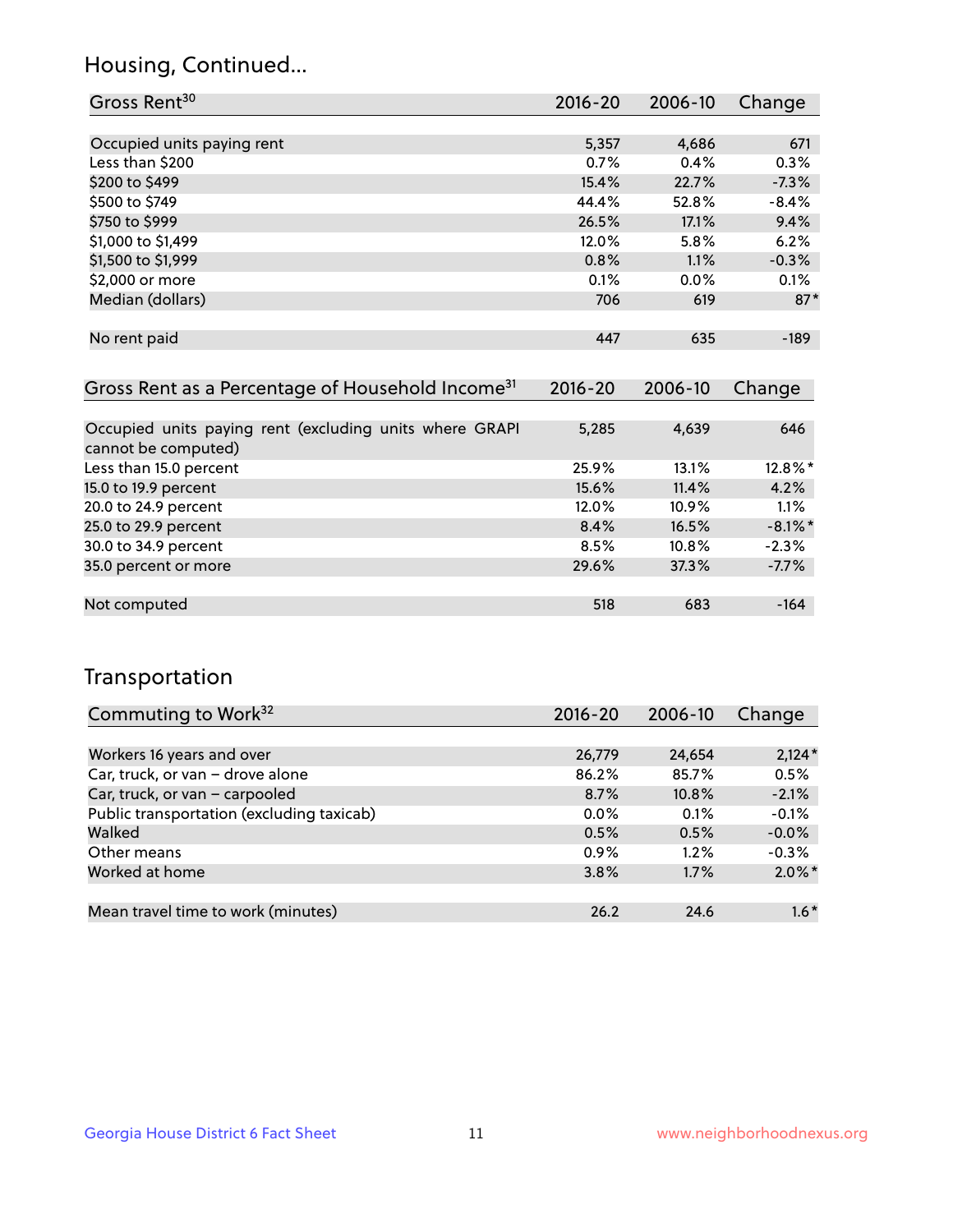## Transportation, Continued...

| Vehicles Available <sup>33</sup> | $2016 - 20$ | 2006-10 | Change      |
|----------------------------------|-------------|---------|-------------|
|                                  |             |         |             |
| Occupied housing units           | 21,654      | 20,825  | 829*        |
| No vehicles available            | 4.1%        | 4.0%    | 0.1%        |
| 1 vehicle available              | 24.7%       | 37.8%   | $-13.1\%$ * |
| 2 vehicles available             | 39.6%       | 36.8%   | 2.8%        |
| 3 or more vehicles available     | 31.6%       | 21.5%   | $10.2\%$ *  |

#### Health

| Health Insurance coverage <sup>34</sup>                 | 2016-20 |
|---------------------------------------------------------|---------|
|                                                         |         |
| Civilian Noninstitutionalized Population                | 59,756  |
| With health insurance coverage                          | 85.5%   |
| With private health insurance coverage                  | 59.9%   |
| With public health coverage                             | 34.4%   |
| No health insurance coverage                            | 14.5%   |
| Civilian Noninstitutionalized Population Under 19 years | 15,773  |
| No health insurance coverage                            | 8.1%    |
| Civilian Noninstitutionalized Population 19 to 64 years | 35,122  |
| In labor force:                                         | 26,734  |
| Employed:                                               | 25,167  |
| With health insurance coverage                          | 82.7%   |
| With private health insurance coverage                  | 81.0%   |
| With public coverage                                    | 3.8%    |
| No health insurance coverage                            | 17.3%   |
| Unemployed:                                             | 1,568   |
| With health insurance coverage                          | 52.1%   |
| With private health insurance coverage                  | 40.6%   |
| With public coverage                                    | 12.1%   |
| No health insurance coverage                            | 47.9%   |
| Not in labor force:                                     | 8,388   |
| With health insurance coverage                          | 73.0%   |
| With private health insurance coverage                  | 41.0%   |
| With public coverage                                    | 37.1%   |
| No health insurance coverage                            | 27.0%   |